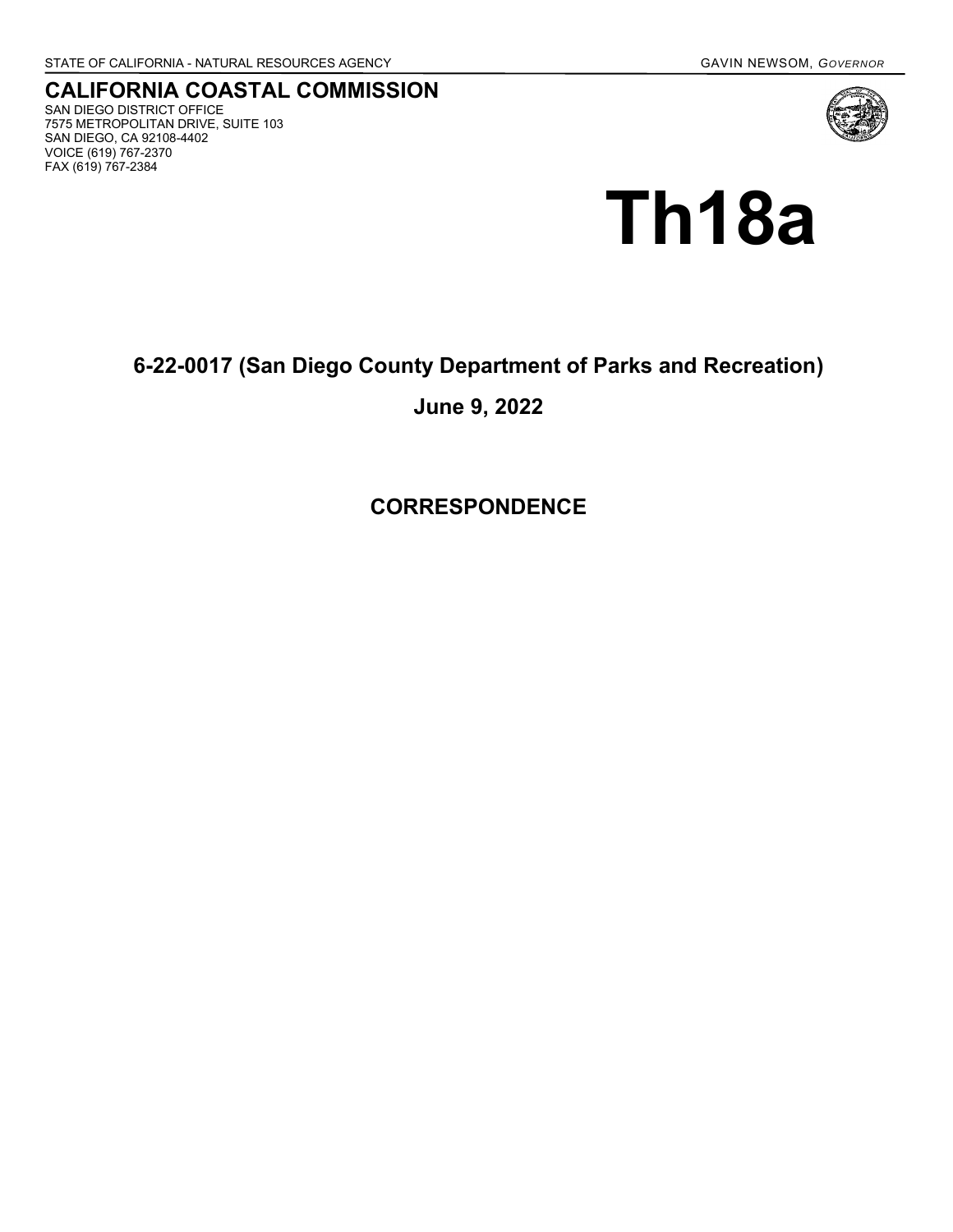**From:** Laura Baldrati <lbaldrati@gmail.com> **Sent:** Friday, May 20, 2022 10:01 PM **To:** Lilly, Diana@Coastal <Diana.Lilly@coastal.ca.gov> **Subject:** June 2022 Application No. 6-22-0017 (SD Co. Dept. of Parks and Rec. waterfront park, San Diego) Application No. 6-22-0017 (SD Co. Dept. of Parks and Rec. waterfront park, San Diego)

to Attn District Manager (619) 767-2370 [Diana.Lilly@coastal.ca.gov](mailto:Diana.Lilly@coastal.ca.gov)

Hi I do not know to whom I should address my comments about the above mentioned project, so I would appreciate it if you kindly forward this email to the right person.

the Waterfront Garden is precious to all of us living in downtown,

We all enjoy stroll under the shade of the trees and my recommendation is not to cut any of them: so please do not approve the modification of the waterfront garden to "an active recreation facility" that will end up empty and underutilized. Trees provide shades, clean air, home for birdies, noise buffer, temperature regulator/mitigation.

I really hope my voice is heard

Thanks for your understanding.

Best regards, Laura Baldrati 619 313 7796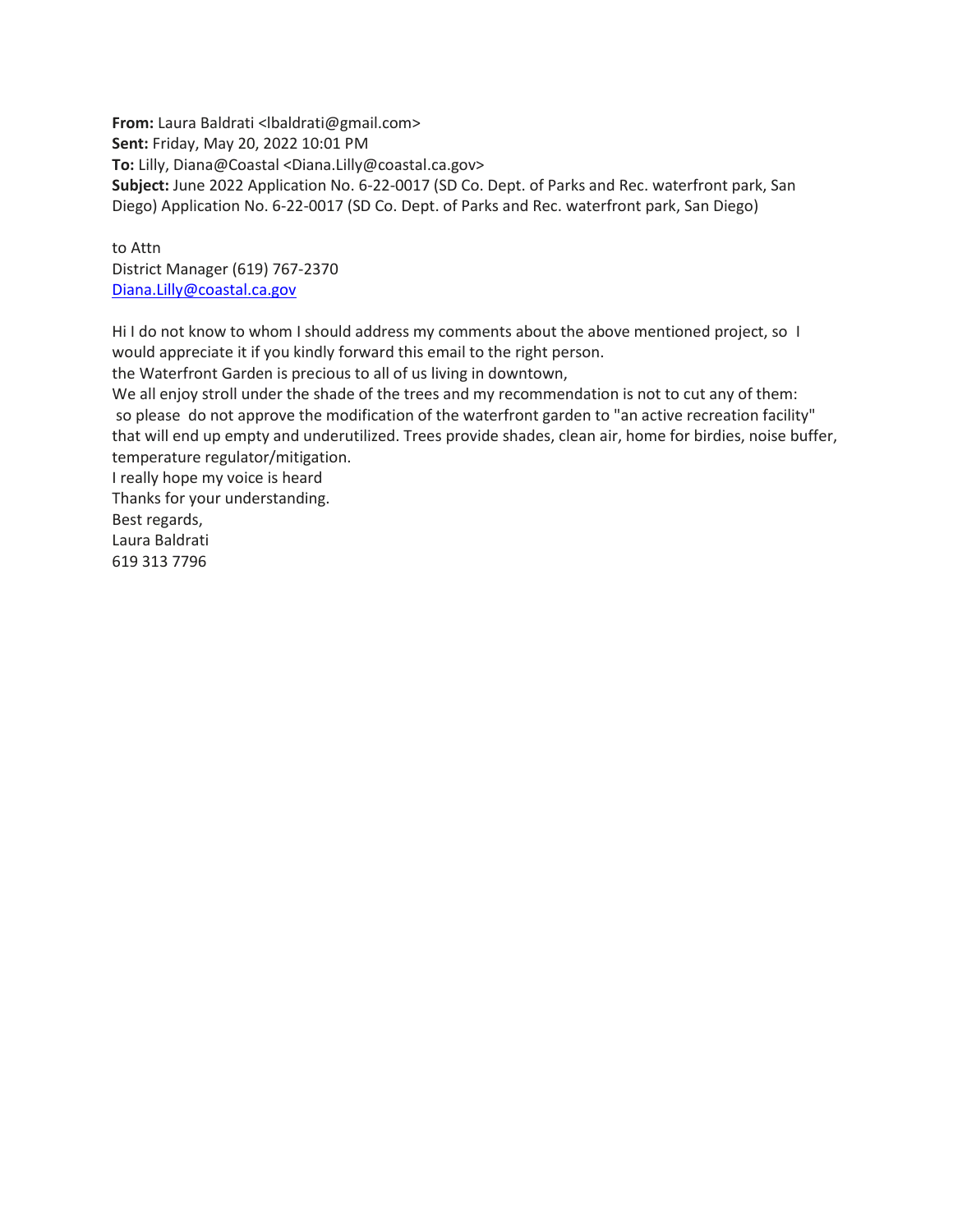-----Original Message----- From: Kristine Kappel <kappelkr@gmail.com> Sent: Saturday, May 21, 2022 11:10 AM To: SanDiegoCoast@Coastal <SanDiegoCoast@coastal.ca.gov> Subject: Public Comment on June 2022 Agenda Item Thursday 18a - Application No. 6-22-0017 (SD Co. Dept. of Parks and Rec. waterfront park, San Diego)

Please do not get rid of the beautiful desert garden at waterfront park! This is a gorgeous addition to our community and so nice to walk around. Instead, out directional signage to nearby rec opportunities or build those at some of the other new parks near the iqhq development. Giant fences will not be attractive on our waterfront park. There already is a Childrens play area, please keep something for us older people to enjoy. I live in Little Italy and enjoy walking around the park in the evenings, it is so peaceful.

Kristine Kappel, REALTOR Kappel Realty Group | Compass San Diego, CA Kappelrealtygroup.com/webinars DRE: 02138567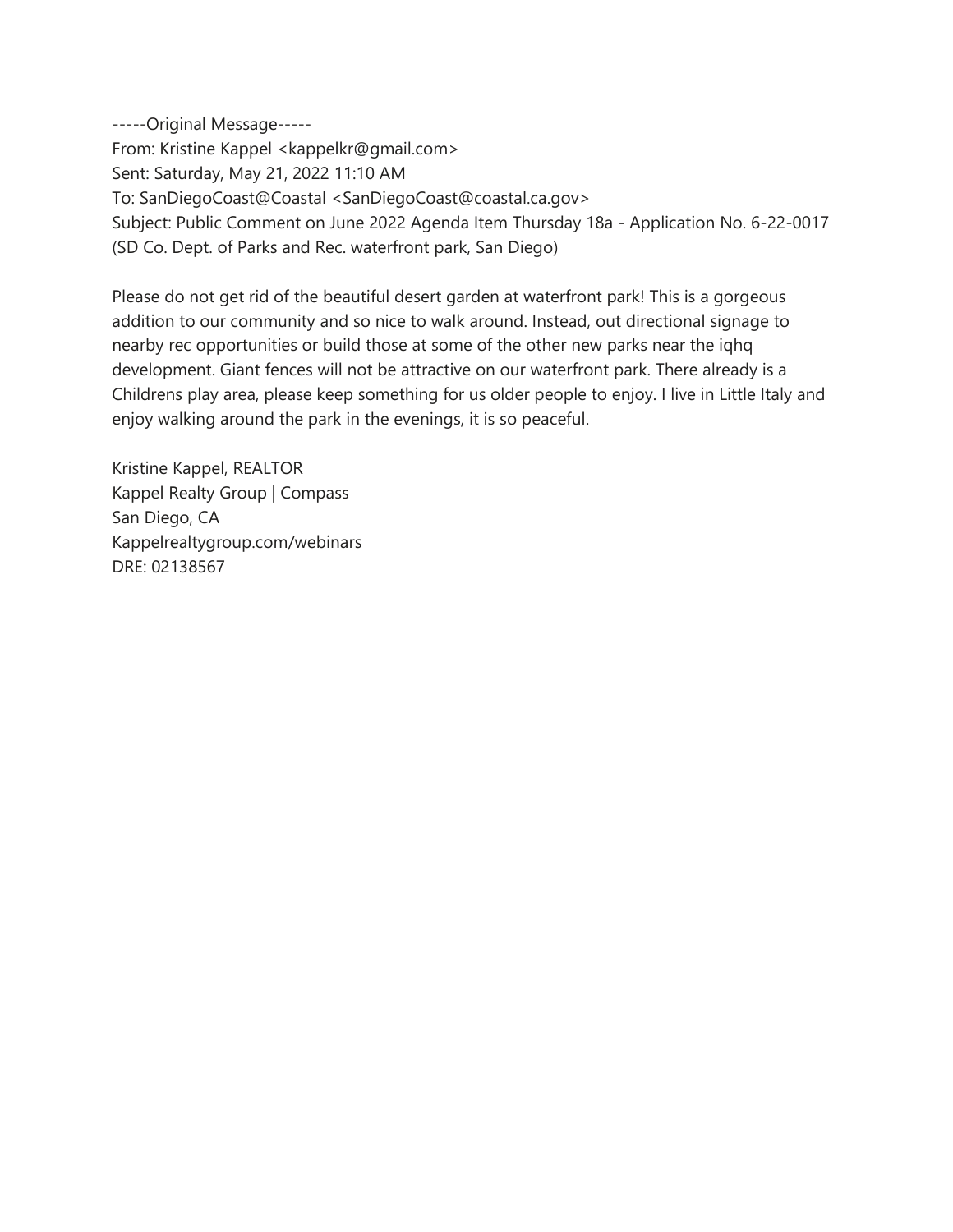**From:** Ann-Marie Piskule <Ann-Marie-SD2010@hotmail.com> **Sent:** Saturday, May 21, 2022 11:15 AM **To:** SanDiegoCoast@Coastal <SanDiegoCoast@coastal.ca.gov> **Subject:** Public Comment on June 2022 Agenda Item Thursday 18a - Application No. 6-22-0017 (SD Co. Dept. of Parks and Rec. waterfront park, San Diego)

I moved to downtown San Diego in 2004. I endured the endless blacktop parking lots for years until this park idea came to fruition. It was perfectly designed for all. Action on the south end and serenity on the north end. As a long-time San Diego downtown resident, it is imperative that I tell you how much peace these gardens bring to me. I walk them daily. I enjoy stopping at one of the benches to rest and read. I love watching how the seasons of year change the landscape as the different species go into bloom. All of these species are fully grown and bring delight to those of us who wander these paths. To think that you would turn this into an area of noise pollution is really disheartening. That's what the south end of Waterfront Park is about with the playground area and bocce ball court. Let us senior citizens continue to have the peace and serenity of the north end of the park.

Thank you for allowing me this platform to express my thoughts.

Ann-Marie Piskule 1205 Pacific Hwy San Diego, CA 92101

Sent from [Mail](https://go.microsoft.com/fwlink/?LinkId=550986) for Windows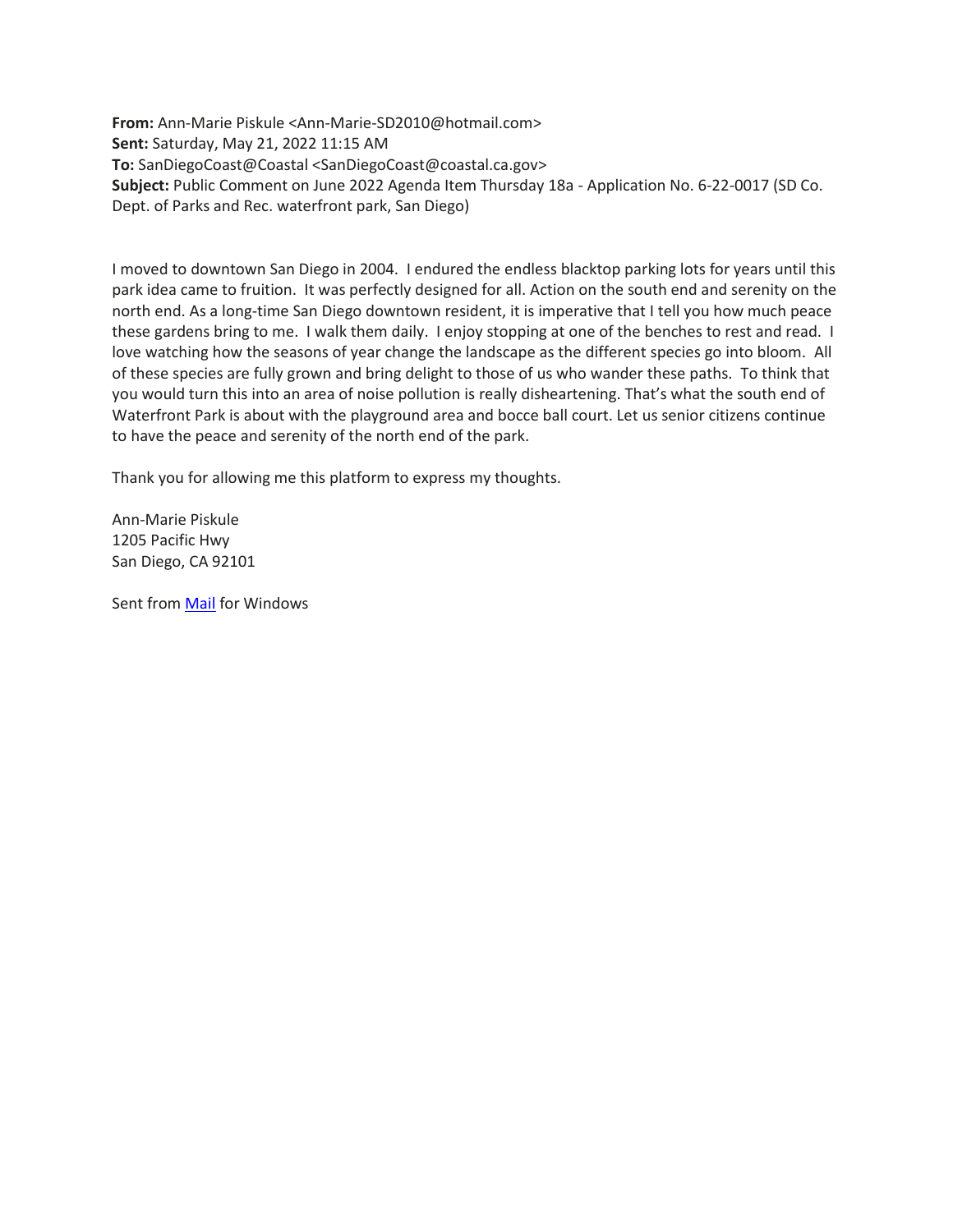

June 6, 2022

Chair Donne Brownsey California Coastal Commission 455 Market Street, Suite 300 San Francisco, CA 94105

*RE: Support for Agenda Item 18: Application No. 6-22-0017 (SD Co. Dept. of Parks and Rec. Waterfront Park, San Diego)*

Dear Chair Brownsey:

I am writing to you in my capacity as the President and CEO of the Downtown San Diego Partnership (Downtown Partnership) to inform you of the organization's support of San Diego County Department of Parks and Recreation Waterfront Park application to the Coastal Commission (Application No. 6-22-0017). Our mission is to promote the economic prosperity and cultural vitality of our urban core and we believe this project lives up to this mission and will add to the quality of life for those engaging in our Downtown.

Waterfront Park serves as an iconic location for so many in our community. It overlooks the San Diego Harbor and is walking distance from key business centers and residential neighborhoods. Many use the park as a backdrop for newlywed photos, large-scale music festivals or simply a part of their daily dog walk. Importantly, this park allows more San Diegans to enjoy access our waterfront and connects so many of those who live, work and play in our community.

This project is set to deliver even greater opportunity for recreation and offer new amenities not available elsewhere Downtown. As proposed, the project includes a fenced dog park, pickleball courts, a basketball court, a tee ball field, fitness equipment, and table tennis. We know just how valuable our public and outdoor spaces are to the community, especially so in a post-pandemic world.

We know that residents and visitors alike will be pleased to have additional outdoor recreation opportunities. Thank you for your support for San Diego County Department of Parks and Recreation Waterfront Park application.

Sincerely,

Betay Brennen

Betsy Brennan President & CEO Downtown San Diego Partnership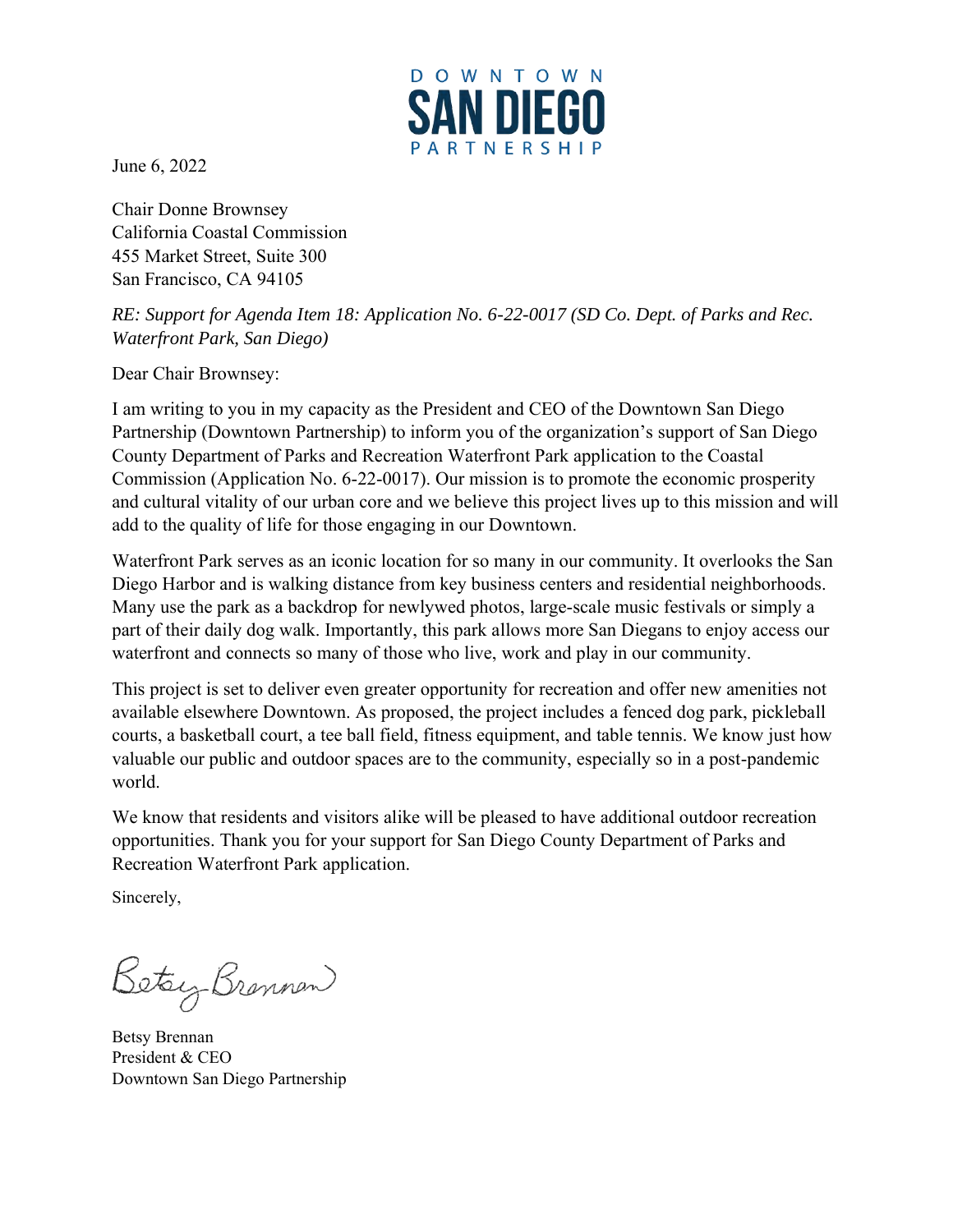

June 6, 2022

Chair Donne Brownsey California Coastal Commission 455 Market Street, Suite 300 San Francisco, CA 94105

RE: Support for Agenda Item 18: Application No. 6-22-0017 (SD Co. Dept. of Parks and Rec. Waterfront Park, San Diego)

Dear Chair Brownsey:

On behalf of Outdoor Outreach, I write to you in support of San Diego County Department of Parks and Recreation Waterfront Park application to the Coastal Commission (Application No. 6-22-0017). This project will provide much needed active recreation amenities to Waterfront Park, an important community and regional park. The proposed amenities will provide new active recreation opportunities at Waterfront Park, which are currently deficient in the downtown area. This would include a fenced dog park, pickleball courts, a basketball court, a tee ball field, fitness equipment, and table tennis.

Outdoor Outreach is a nonprofit organization that provides equitable access to our coastal resources through our free recreational programs, which include outdoor activities at Waterfront Park. For the past 22 years, our programs have fostered resiliency, leadership, and career skills for over 17,000 youth who do not have access to these opportunities where they live. For many of our participants, their connection to the outdoors has not only improved their awareness and connection to the environment but has become their tool to overcome significant adversity in their lives.

Accessing our regional parks and outdoor areas has become such an important aspect of everyday life throughout the COVID-19 pandemic. Our surveys showed that 93% of our youth participants indicated that getting outdoors has helped them personally cope with the COVID-19 pandemic.

Thank you for your support for San Diego County Department of Parks and Recreation Waterfront Park application.

Sincerely,

 $P$  as  $M^c$ 

Ben McCue, Executive Director